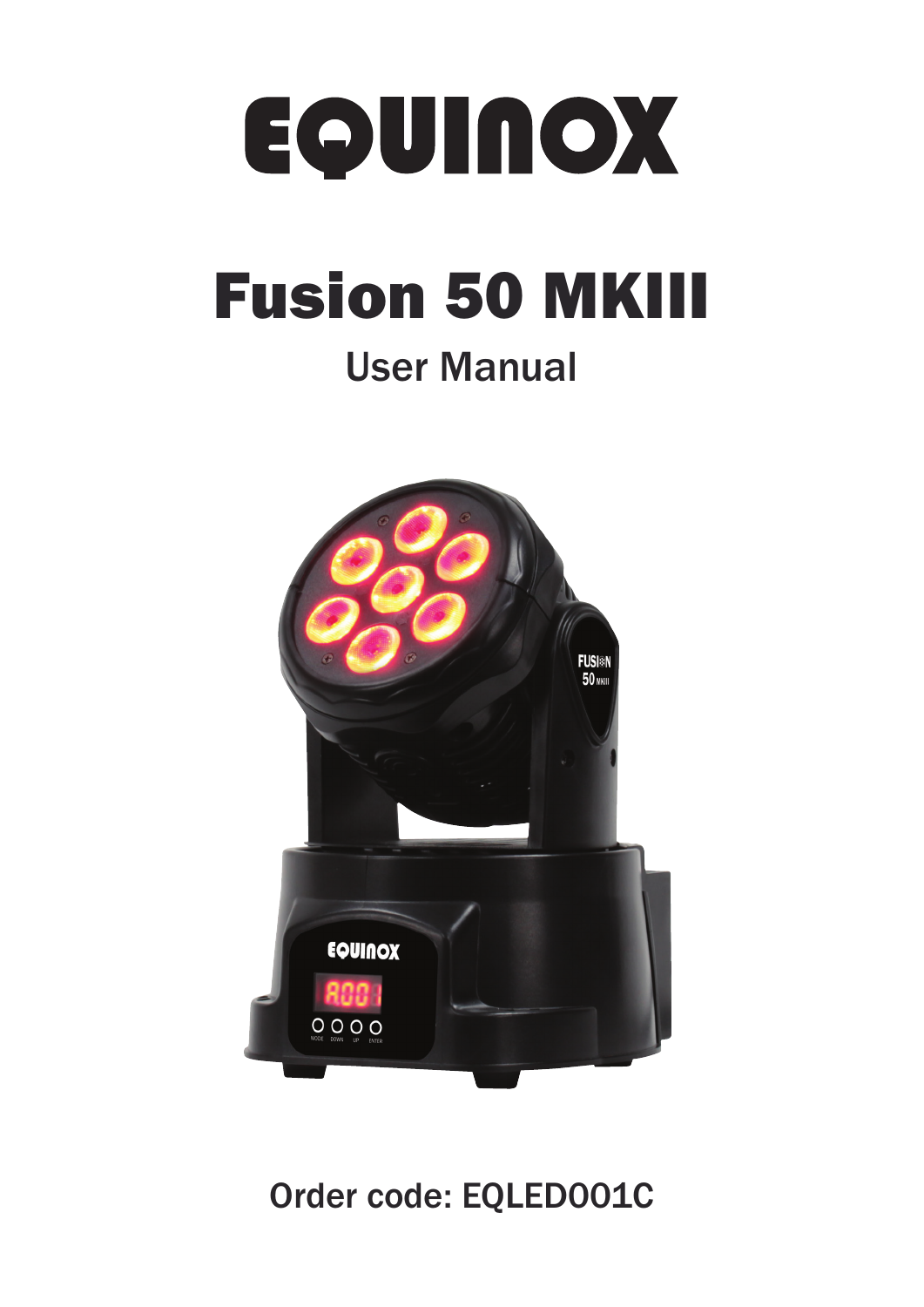### WARNING

### FOR YOUR OWN SAFETY, PLEASE READ THIS USER MANUAL CAREFULLY BEFORE YOUR INITIAL START-UP!

- Before your initial start-up, please make sure that there is no damage caused during transportation.
- Should there be any damage, consult your dealer and do not use the equipment.
- To maintain the equipment in good working condition and to ensure safe operation, it is necessary for the user to follow the safety instructions and warning notes written in this manual.
- Please note that damages caused by user modifications to this equipment are not subject to warranty.



CAUTION! KEEP THIS EQUIPMENT AWAY FROM RAIN, MOISTURE AND LIQUIDS



CAUTION! TAKE CARE USING THIS EQUIPMENT! HIGH VOLTAGE-RISK OF ELECTRIC SHOCK!!

#### IMPORTANT:

The manufacturer will not accept liability for any resulting damages caused by the non-observance of this manual or any unauthorised modification to the equipment.

- Never let the power cable come into contact with other cables. Handle the power cable and all mains voltage connections with particular caution!
- Never remove warning or informative labels from the unit.
- Do not open the equipment and do not modify the unit.
- Do not connect this equipment to a dimmer pack.
- Do not switch the equipment on and off in short intervals, as this will reduce the system's life.
- Only use the equipment indoors.
- Do not expose to flammable sources, liquids or gases.
- Always disconnect the power from the mains when equipment is not in use or before cleaning! Only handle the power-cable by the plug. Never pull out the plug by pulling the power-cable.
- Make sure that the available mains supply voltage is between 110~240V AC, 50/60Hz.
- Make sure that the power cable is never crimped or damaged. Check the equipment and the power cable periodically.
- If the equipment is dropped or damaged, disconnect the mains power supply immediately and have a qualified engineer inspect the equipment before operating again.
- If the equipment has been exposed to drastic temperature fluctuation (e.g. after transportation), do not connect power or switch it on immediately. The arising condensation might damage the equipment. Leave the equipment switched off until it has reached room temperature.
- If your product fails to function correctly, stop use immediately. Pack the unit securely (preferably in the original packing material), and return it to your Pro Light dealer for service.
- Only use fuses of same type and rating.
- Repairs, servicing and power connection must only be carried out by a qualified technician. THIS UNIT CONTAINS NO USER SERVICEABLE PARTS.
- This lighting fixture is for professional use only it is not designed for or suitable for household use. The product must be installed by a qualified technician in accordance with local territory regulations. The safety of the installation is the responsibility of the installer. The fixture presents risks of severe injury or death due to fire hazards, electric shock and falls.
- Warning! Risk Group 2 LED product according to EN 62471. Do not view the light output with optical instruments or any device that may concentrate the beam.
- WARRANTY: One year from date of purchase.

#### OPERATING DETERMINATIONS

If this equipment is operated in any other way, than those described in this manual, the product may suffer damage and the warranty becomes void. Incorrect operation may lead to danger e.g: short-circuit, burns and electric shocks etc. Do not endanger your own safety and the safety of others!

Incorrect installation or use can cause serious damage to people and/or property.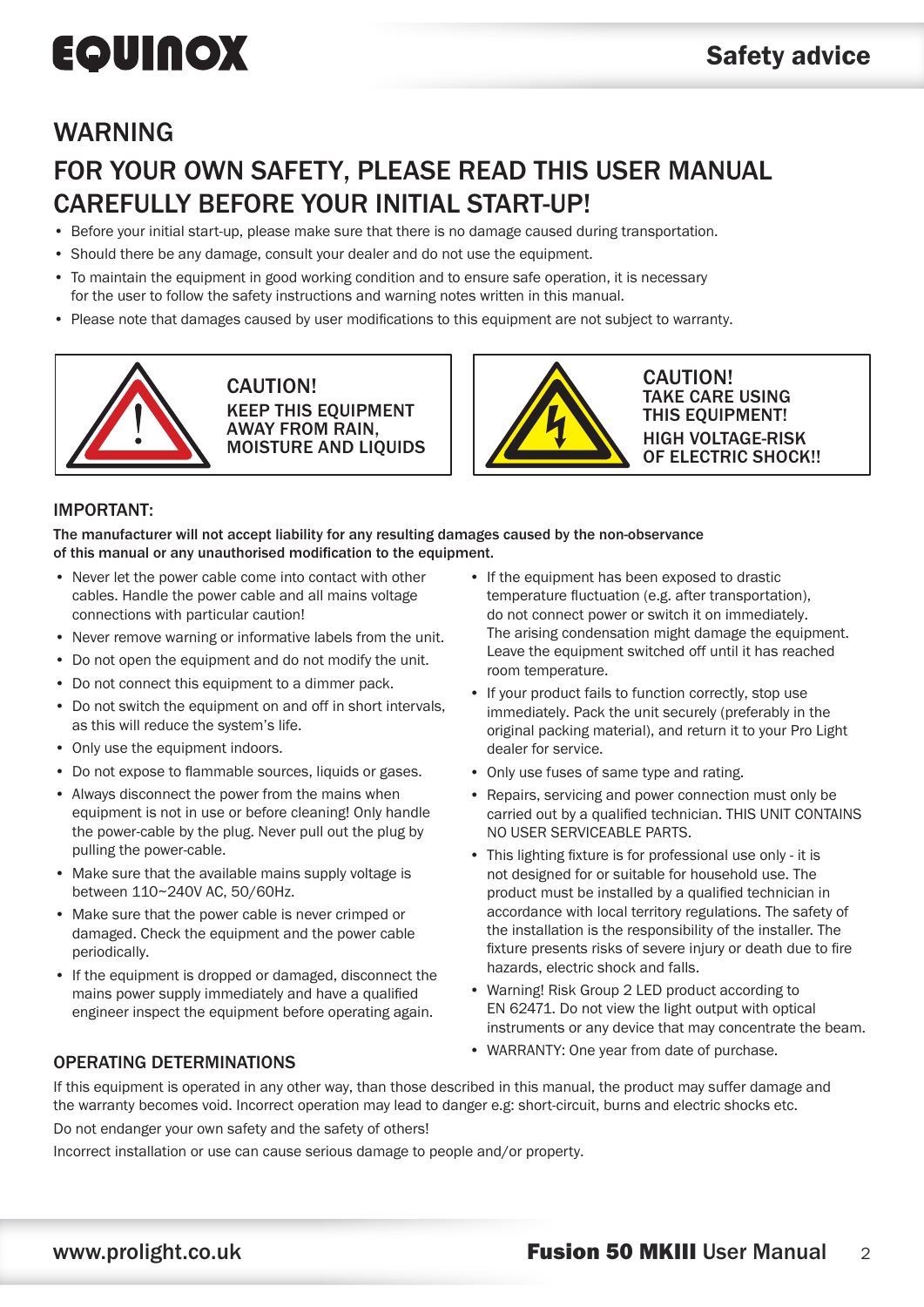**EQUINOX** 

 $0000$ 

### Fusion 50 MKIII

The Fusion 50 features various internal programs and can be operated through a variety of modes including DMX, auto, sound active and master/slave, allowing stunning light shows. Ideal for mobile entertainers.

- 7 x 10W quad-colour LEDs (RGBW)
- Beam angle: 25°
- 1,890 Lux @ 2m (full on)
- DMX channels: 9 or 14 selectable
- Auto, sound active and master slave modes
- 
- Pan: 540°, Tilt: 180°
- Supplied with hanging bracket
- 4 push button menu with LED display
- IEC power input
- 3-Pin XLR input/output
- Fan cooled

| • 0-100% dimming      |                   |  |
|-----------------------|-------------------|--|
| <b>Specifications</b> |                   |  |
| Power consumption     | <b>76W</b>        |  |
| Power supply          | 110~240V, 50/60Hz |  |
| Fuse                  | F5A 250V          |  |
| <b>Dimensions</b>     | 238 x 175 x 175mm |  |
| Weight                | 2.8 <sub>kg</sub> |  |
| Order code            | EQLED001C         |  |











- 01 LED display 02 - Function buttons 03 - DMX input socket
- 04 DMX output socket
- 05 IEC power input socket
- 06 Fuse F5A 250V

#### In the box:  $1 x$  fixture, 1 x power cable &

1 x hanging bracket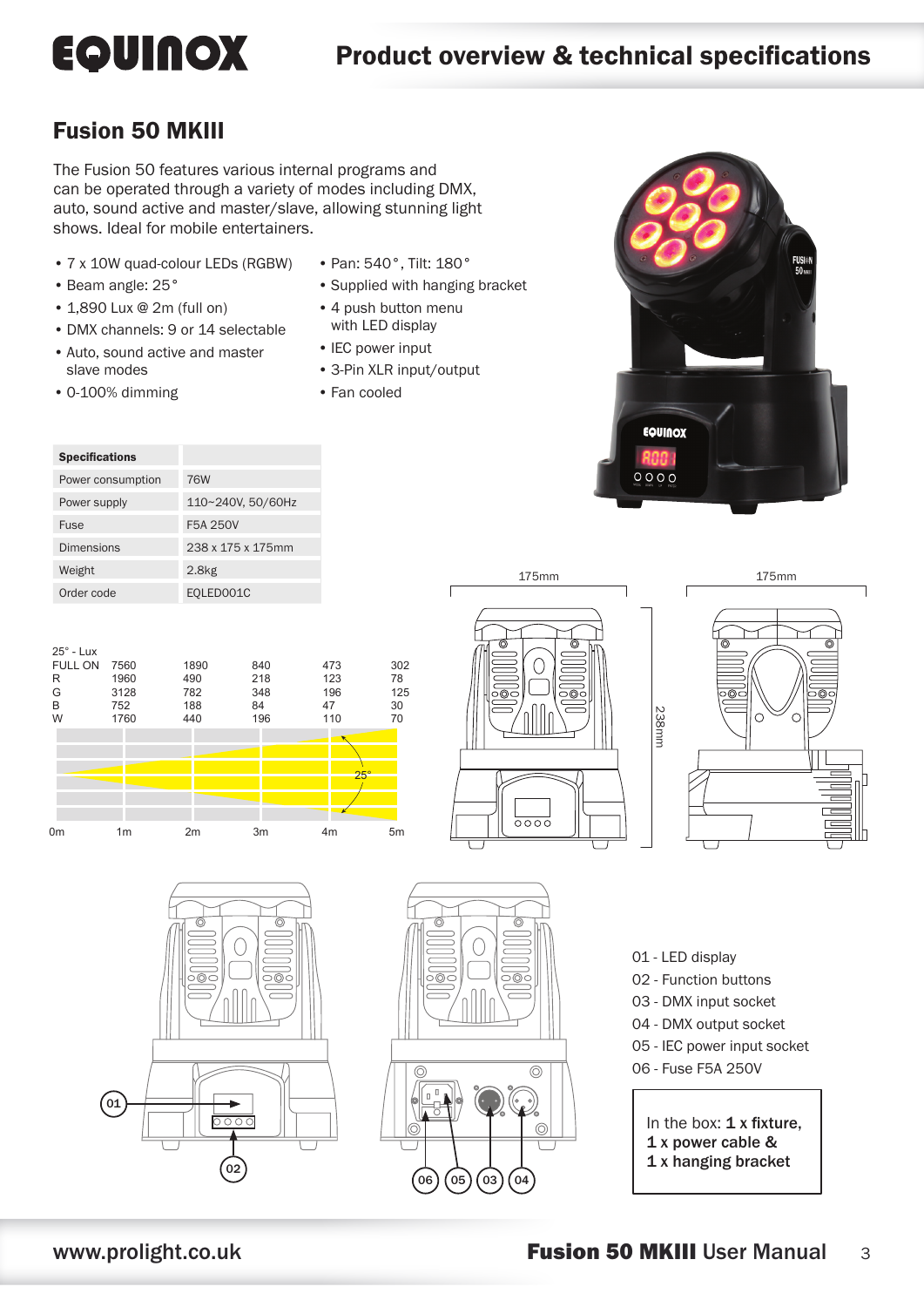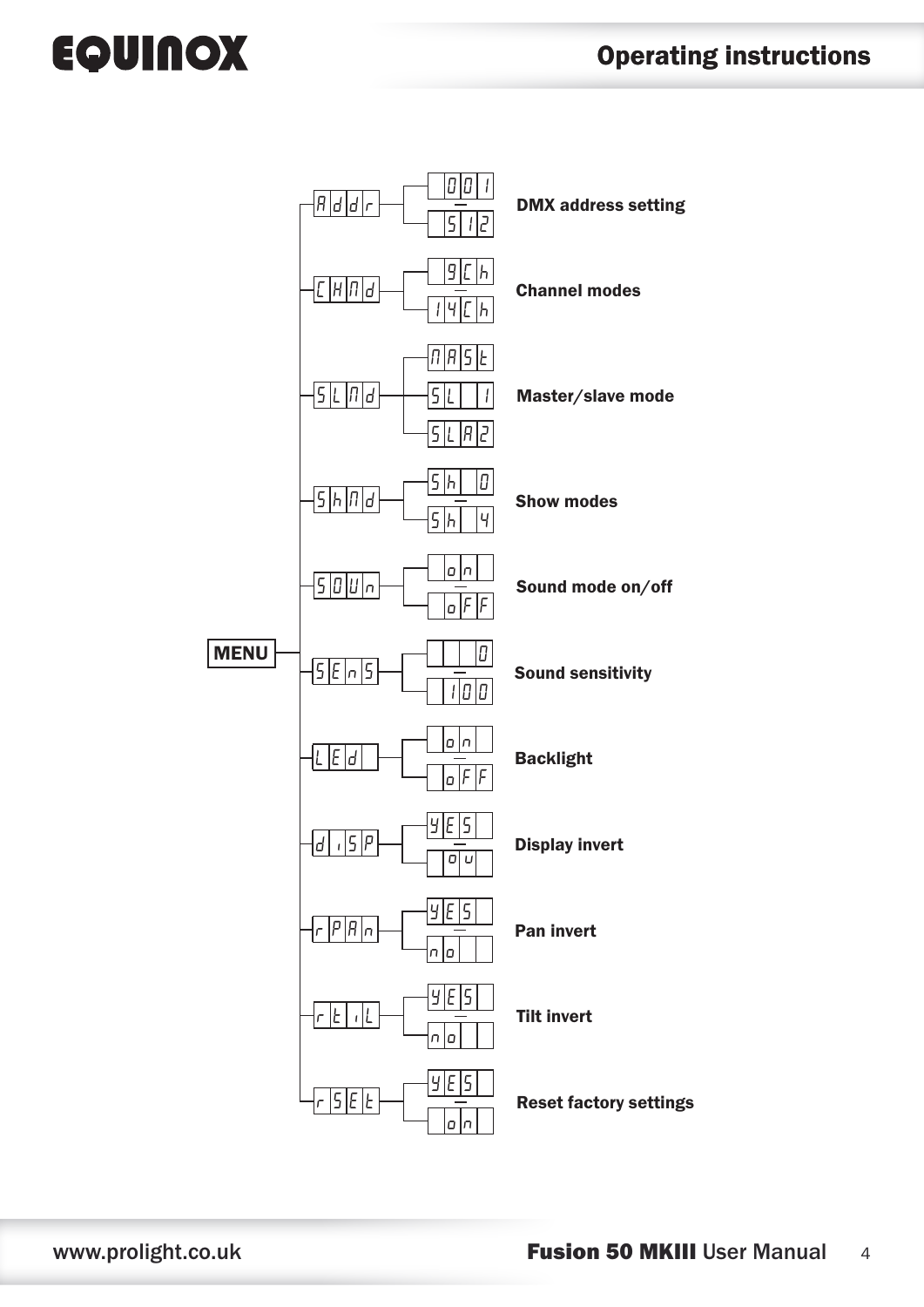#### DMX mode:

Operating in a DMX control mode environment gives the user the greatest flexibility when it comes to customising or creating a show. In this mode you will be able to control each individual trait of the fixture and each fixture independently.

To access the DMX address mode, press the "MENU" button on the front of the unit to show  $H d d r$  on the LED display. Now press the "ENTER" button and use the "UP" and "DOWN" buttons to set the required DMX address. Press the "ENTER" button to confirm the setting.

To exit out of any of the above options, press the "MENU" button.

#### DMX channel mode:

To access the DMX channel mode, press the "MENU" button on the front of the unit to show  $\mathcal{L}H \mathcal{H}d$ on the LED display. Now press the "ENTER" button and use the "UP" and "DOWN" buttons to choose one of the 9 or 14 DMX channel modes. Press the "ENTER" button to confirm the setting.

To exit out of any of the above options, press the "MENU" button.

#### 9 channel mode:

| <b>Channel</b>  | Value   | <b>Function</b>        |
|-----------------|---------|------------------------|
| CH <sub>1</sub> | 000-255 | Pan 0-540°             |
| CH <sub>2</sub> | 000-255 | Tilt 180°              |
| CH <sub>3</sub> | 000-255 | Master dimmer (0-100%) |
| CH <sub>4</sub> | 000-255 | Red (0-100%)           |
| CH <sub>5</sub> | 000-255 | Green (0-100%)         |
| CH <sub>6</sub> | 000-255 | Blue (0-100%)          |
| CH <sub>7</sub> | 000-255 | White (0-100%)         |
| CH <sub>8</sub> | 000-255 | Pan/Tilt speed         |
| CH <sub>9</sub> | 150-200 | Reset                  |

#### 14 channel mode:

| Channel         | Value   | <b>Function</b>        |
|-----------------|---------|------------------------|
| CH1             | 000-255 | Pan 0-540°             |
| CH <sub>2</sub> | 000-255 | Pan fine               |
| CH3             | 000-255 | Tilt 180°              |
| CH4             | 000-255 | Tilt fine              |
| CH <sub>5</sub> | 000-255 | Pan/Tilt speed         |
| CH <sub>6</sub> | 000-255 | Master dimmer (0-100%) |
| CH <sub>7</sub> | 000-255 | Red (0-100%)           |
| CH <sub>8</sub> | 000-255 | Green (0-100%)         |
| CH <sub>9</sub> | 000-255 | Blue (0-100%)          |
| <b>CH10</b>     | 000-255 | White (0-100%)         |
| CH11            | 000-255 | Colour change          |
| CH12            | 000-255 | Colour change speed    |
| CH13            | 000-127 | Auto                   |
|                 | 128-255 | Sound active           |
| CH14            | 150-200 | Reset                  |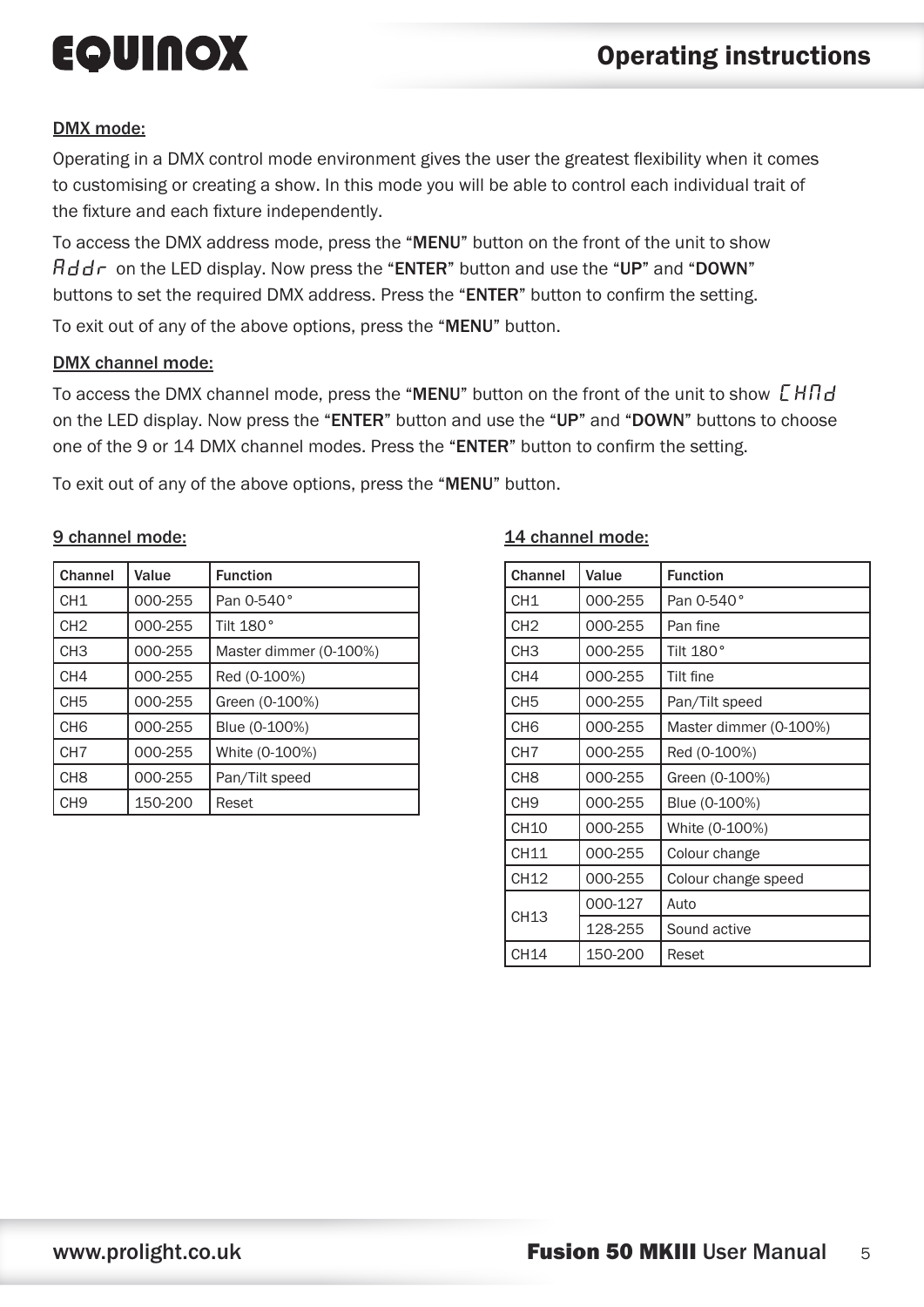#### Master/slave mode:

To set the master unit, press the "MENU" button on the front of the master unit to show  $5L \ddot{H}d$  on the LED display. Now press the "ENTER" button and use the "UP" and "DOWN" buttons to choose  $\iint B5E$ . Press the "ENTER" button to confirm the setting. Then select your desired program (sound active or auto).

To set the other units in slave mode, press the "MENU" button on the front of the unit to show  $5L \ddot{\eta} d$ on the LED display. Now press the "ENTER" button and use the "UP" and "DOWN" buttons to choose either  $5L$  1 or  $5L$   $\overline{c}$ . Press the "ENTER" button to confirm the setting. The unit will now run in sequence with the master unit.

To exit out of any of the above options, press the "MENU" button.

Please ensure that all slave units are set to the same DMX channel mode as the master unit.

#### Show mode:

To access the show modes, press the "MENU" button on the front of the unit to show  $5h\eta d$ on the LED display. Now press the "ENTER" button and use the "UP" and "DOWN" buttons to choose between  $5h$   $0-5h$   $4.$  Press the "ENTER" button to confirm the setting.

To exit out of any of the above options, press the "MENU" button.

#### Sound/sound sensitivity:

To turn the sound mode on or off, press the "MENU" button on the front of the unit to show  $\frac{10}{10}$ on the LED display. Now press the "ENTER" button and use the "UP" and "DOWN" buttons to choose between  $\rho \rho$  or  $\rho$  F F. Press the "ENTER" button to confirm the setting.

To adjust the sound sensitivity, press the "MENU" button on the front of the unit to show  $5E-5$  on the LED display. Now press the "ENTER" button and use the "UP" and "DOWN" buttons to choose between  $\Box$  $\Box$  $\Box$  $\Box$  $\Box$ . Value: 000 - 100 (000 = low, 100 = high)

To exit out of any of the above options, press the "MENU" button.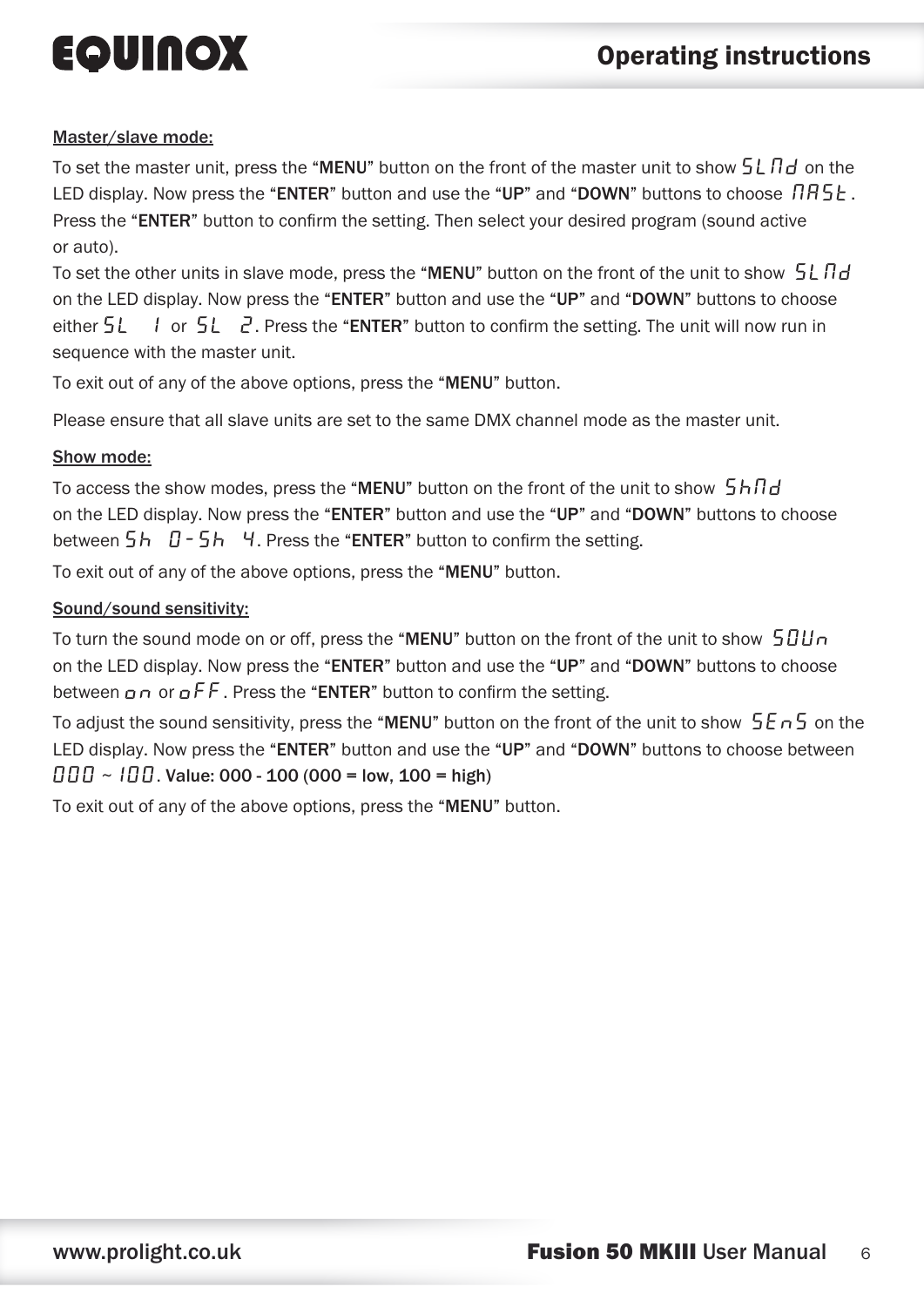#### Setting the DMX address:

The DMX mode enables the use of a universal DMX controller. Each fixture requires a "start address" from 1- 512. A fixture requiring one or more channels for control begins to read the data on the channel indicated by the start address. For example, a fixture that occupies or uses 7 channels of DMX and was addressed to start on DMX channel 100, would read data from channels: 100,101,102,103,104,105 and 106. Choose a start address so that the channels used do not overlap. E.g. the next unit in the chain starts at 107.

#### DMX 512:

DMX (Digital Multiplex) is a universal protocol used as a form of communication between intelligent fixtures and controllers. A DMX controller sends DMX data instructions form the controller to the fixture. DMX data is sent as serial data that travels from fixture to fixture via the DATA "IN" and DATA "OUT" XLR terminals located on all DMX fixtures (most controllers only have a data "out" terminal).

#### DMX linking:

DMX is a language allowing all makes and models of different manufactures to be linked together and operate from a single controller, as long as all fixtures and the controller are DMX compliant. To ensure proper DMX data transmission, when using several DMX fixtures try to use the shortest cable path possible. The order in which fixtures are connected in a DMX line does not influence the DMX addressing. For example; a fixture assigned to a DMX address of 1 may be placed anywhere in a DMX line, at the beginning, at the end, or anywhere in the middle. When a fixture is assigned a DMX address of 1, the DMX controller knows to send DATA assigned to address 1 to that unit, no matter where it is located in the DMX chain.

#### DATA cable (DMX cable) requirements (for DMX operation):

This fixture can be controlled via DMX-512 protocol. The DMX address is set on the back of the unit. Your unit and your DMX controller require a standard 3-pin XLR connector for data input/output, see image below.



Further DMX cables can be purchased from all good sound and lighting suppliers or Pro Light Concepts dealers. Please quote: CABL10 – 2m CABL11 – 5m CABL12 – 10m

Also remember that DMX cable must be daisy chained and cannot be split.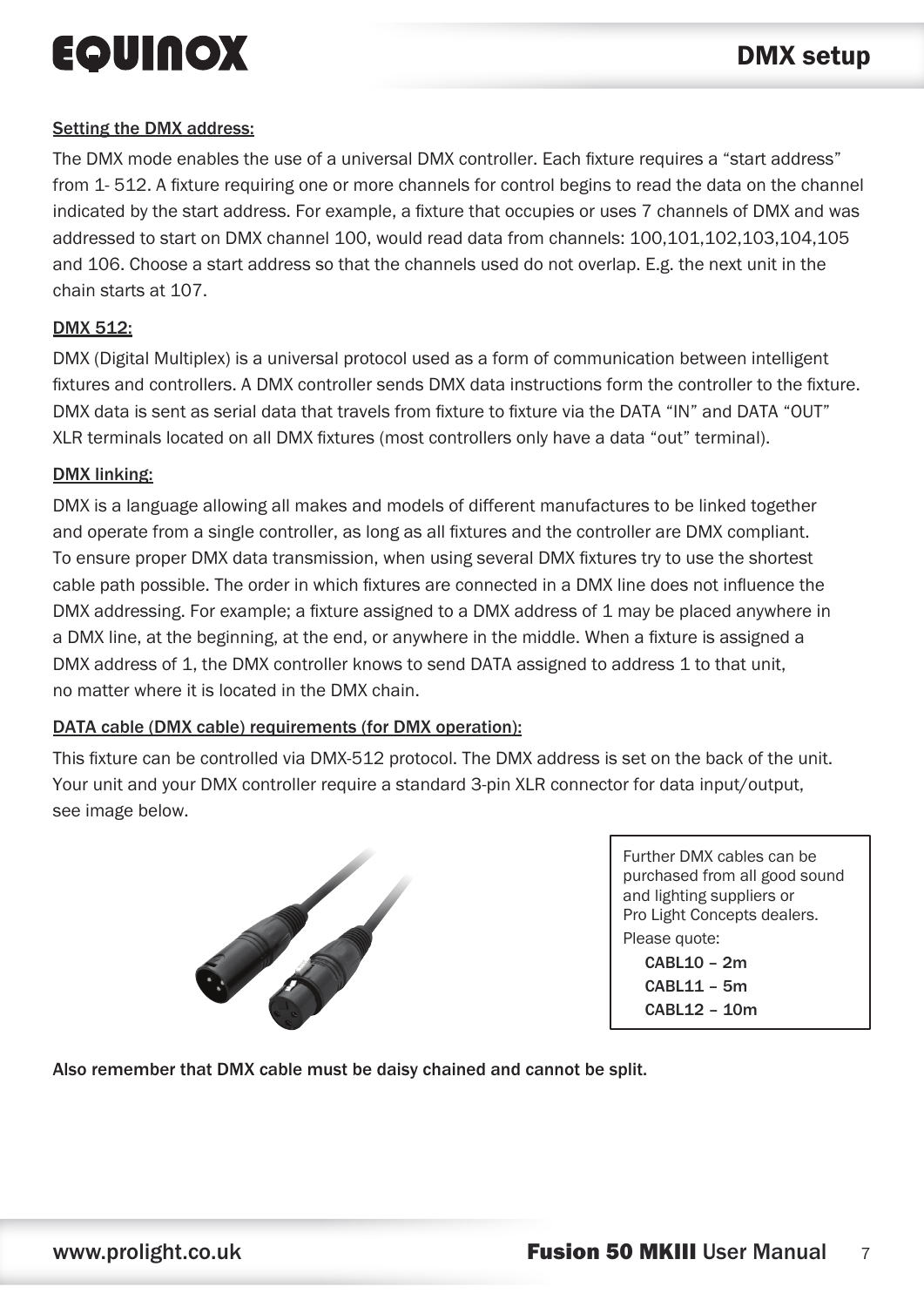#### Notice:

Be sure to follow the diagrams below when making your own cables. Do not connect the cables shield conductor to the ground lug or allow the shield conductor to come in contact with the XLRs outer casing. Grounding the shield could cause a short circuit and erratic behaviour.



#### Special note:

#### Line termination:

When longer runs of cable are used, you may need to use a terminator on the last unit to avoid erratic behaviour. Using a cable terminator will decrease the possibilities of erratic behaviour.



Termination reduces signal transmission problems and interference. it is always advisable to connect a DMX terminal, (resistance 120 Ohm 1/4 W) between pin 2 (DMX-) and pin 3 (DMX+) of the last fixture.

(3-pin - Order ref: CABL9O, 5-pin - Order ref: CABL89)

#### 5-pin XLR DMX connectors:

Some manufactures use 5-pin XLR connectors for data transmission in place of 3-pin. 5-pin XLR fixtures may be implemented in a 3-pin XLR DMX line. When inserting standard 5-pin XLR connectors in to a 3-pin line a cable adaptor must be used. The diagram below details the correct cable conversion.

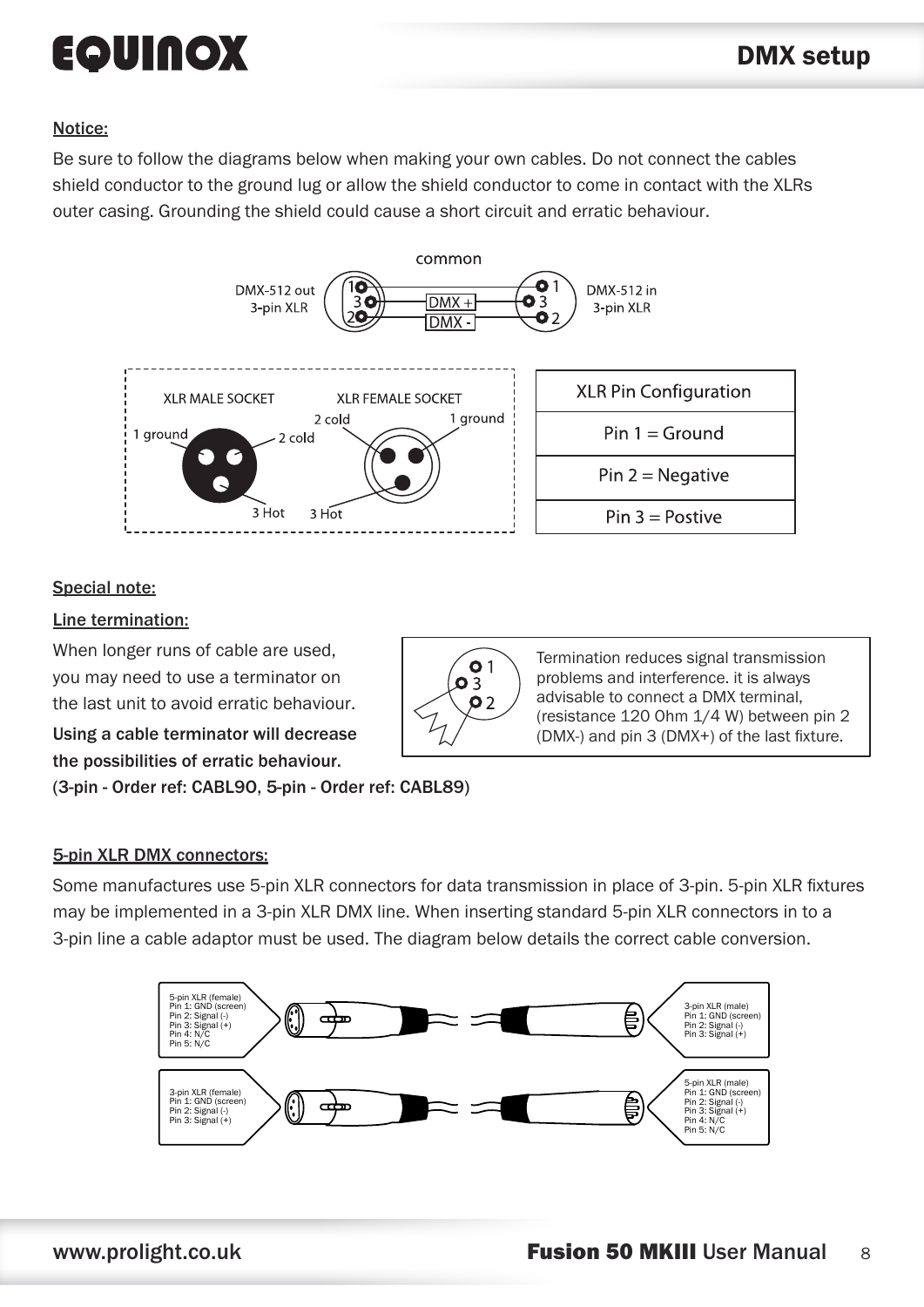### WEEE notice



*Correct Disposal of this Product (Waste Electrical & Electronic Equipment)*

(Applicable in the European Union and other European countries with separate collection systems)

This marking shown on the product or its literature, indicates that it should not be disposed of with other household wastes at the end of its working life. To prevent possible harm to the environment or human health from uncontrolled waste disposal, please separate this from other types of wastes and recycle it responsibly to promote the sustainable reuse of material resources.

Household users should contact either the retailer where they purchased this product, or their local government office, for details of where and how they can take this item for environmentally safe recycling.

Business users should contact their supplier and check the terms and conditions of the purchase contract. This product should not be mixed with other commercial wastes for disposal.